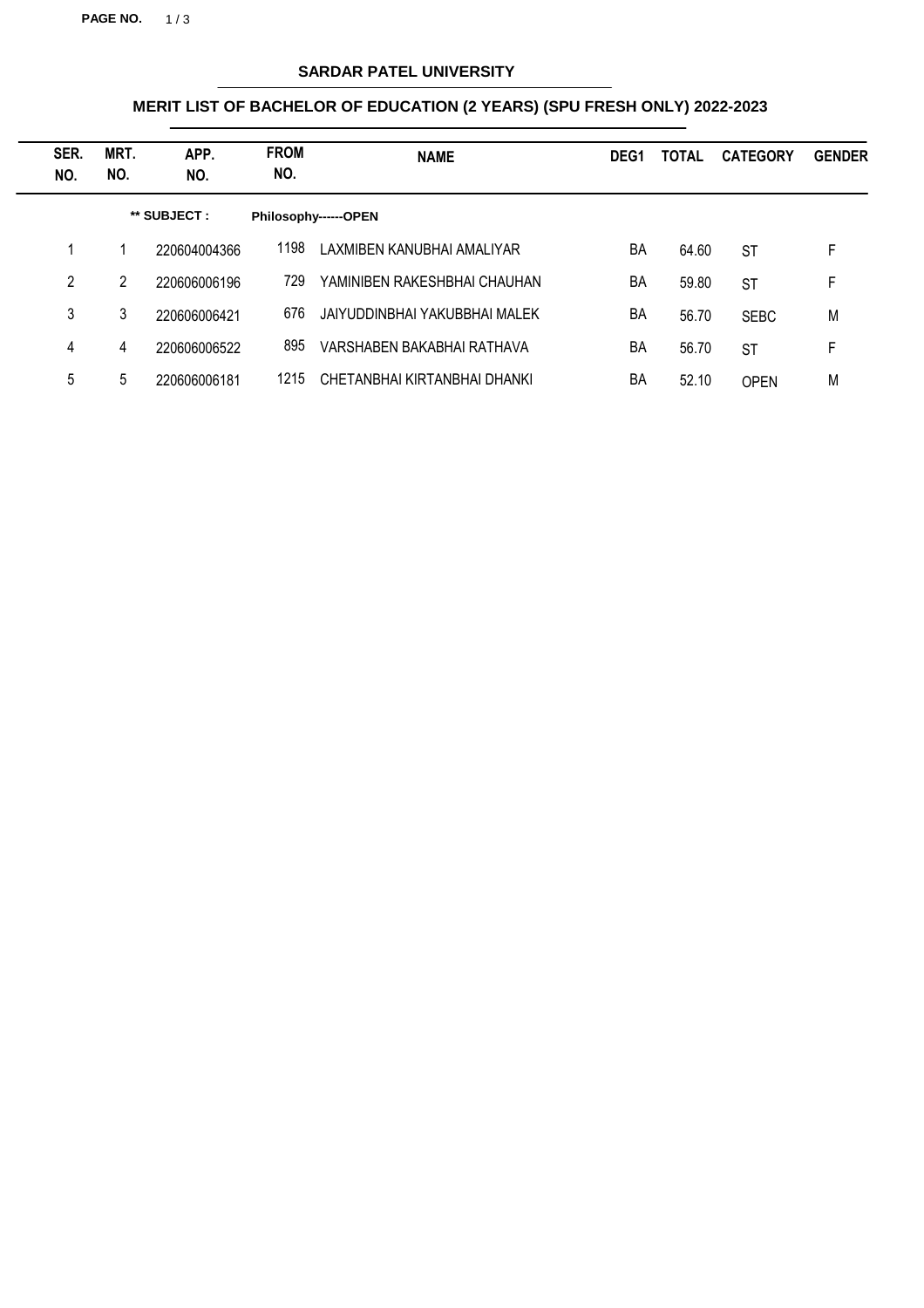**PAGE NO.** 2 / 3

# **SARDAR PATEL UNIVERSITY**

## **MERIT LIST OF BACHELOR OF EDUCATION (2 YEARS) (SPU FRESH ONLY) 2022-2023**

| SER.<br>NO. | MRT.<br>NO. | APP.<br>NO.  | <b>FROM</b><br>NO. | <b>NAME</b>                  | DEG <sub>1</sub> | <b>TOTAL</b> | <b>CATEGORY</b> | <b>GENDER</b> |
|-------------|-------------|--------------|--------------------|------------------------------|------------------|--------------|-----------------|---------------|
|             |             | ** SUBJECT : | Philosophy------ST |                              |                  |              |                 |               |
|             |             | 220604004366 | 1198               | LAXMIBEN KANUBHAI AMALIYAR   | BA               | 64.60        | <b>ST</b>       | F.            |
| 2           | 2           | 220606006196 | 729                | YAMINIBEN RAKESHBHAI CHAUHAN | BA               | 59.80        | <b>ST</b>       | F.            |
| 3           | 4           | 220606006522 | 895                | VARSHABEN BAKABHAI RATHAVA   | BA               | 56.70        | <b>ST</b>       | F             |